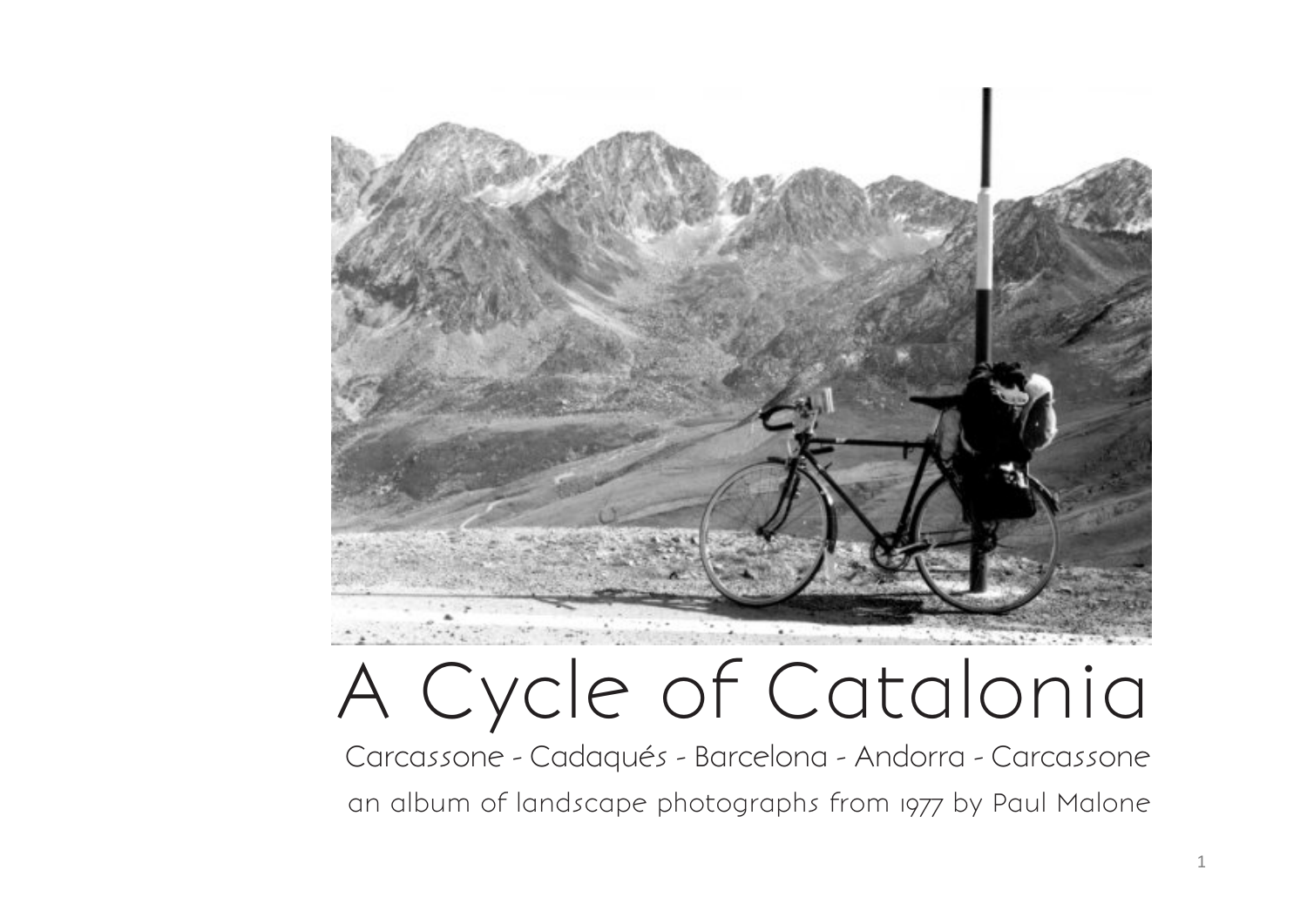## Maps showing the routes that were taken in the book and the locations visited

Notes to the maps

To make my way to Catalonia I first had to take my bicycle on the train from London Victoria to Carcassone. At the time I was staying in Warrington, Cheshire and so took the opportunity to do the 3 day cycle ride down the A49, the B4000 and the A4 which you can see in the boxed insert.

These maps have been kept simple but I think there is enough information there to follow the route on more detailed maps or online. Many of the place names have been converted from the Spanish or English translations into Catalan; the French are as they were.

Both the England and Catalan map scales are similar with the England trip being about 250 miles. The elevations have been left out but it is obvious from the photographs that this area of the Pyrenees mountains and Catalonian coast is extremely mountainous!



The plan was to cycle from Warrington, down the Severn Valley and across the Lambourn Downs, to pick up the A4 into London. From there I would be taking my bike on the train to Carcassone and tour down the Mediterranean coast to Barcelona. After a week spent sightseeing, the tour would cut inland into the Catalonian interior and up to Andorra. After descending to Ax les Thermes I would then climb across to pick up the road back into Carcassone. The train would then take me back to London in time for the start of term at the RCA.

In June 1976 I graduated from my Fine Art course at Reading University. The following year was spent working at various part-time jobs and, at the same time, engaging in art projects in a disused chalk quarry outside of the town. With this artwork I succeeded in being accepted for a place in sculpture at the Royal College of Art. Therefore, there were several weeks to occupy before the start of term in October 1977.

In previous years I had gone on several cycling tours in Europe\* and was keen to do another one. This was to add to my travel experiences and to collect material for my new art course at the RCA. In making these trips, many hard lessons had been learned, especially when it came to the robustness of my bicycle! The one you can see in the photo is made from a scrap frame and bits and pieces that I had customised myself.

Cutting down weight in terms of the pack was also a 'must'.

This was the first time I took a decent camera with me - a Pentax SLR 35mm - the results of which you can see here in this book. I developed the negatives myself in 1977 but only recently in 2021 did I have the time to scan and prepare them. As you can see from the photos the weather was surprisingly good and I had a great time immersed in the landscape. This period saw Spain expand economically so it is an interesting record of the area before it was extensively developed.

This was especially so as on this trip I would be traveling through the High Pyrenees. From left to right in the photo is my tent, foam mat, rucksack with clothes, etc. and a water bottle wrapped in blanket material; soaked in water this kept it cool. The side panniers contained my camera and everything to do with food.

*\* Other cycling tours in the same period*

1973: Firenze - Cote d'Azur - Carcassone - Bordeaux - train to Rennes - Cherbourg - Southampton - Reading

1974: Barcelona - Carcassone - Lourdes - Biarritz - Bordeaux - train to Rennes - Cherbourg- Southampton - Reading

1975: Valencia - Barcelona - Puigcerdá - Toulouse - Barcelona - train to Rennes - Cherbourg- Southampton - Reading

Following trip in 1981: Milan - Carrara - Siena - Pesaro - Ravenna - Venice



*The author: Preparing to embark. Warrington. September 1977*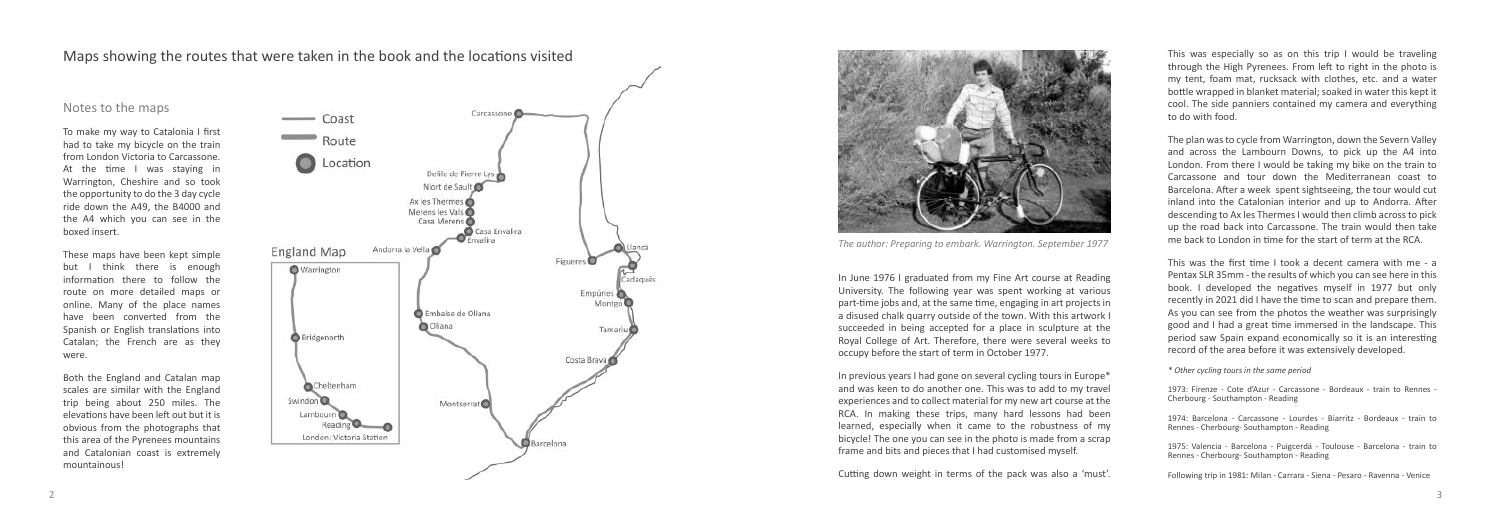

Bridgenorth Forest was my first night out camping after a 70 mile ride. I had used this spot on previous tours which was next to the road but up a steep hill. In the foreground you can see the only flat area ideal for pitching camp. At night the forest was alive with wildlife rustling and flapping about. It was little wonder that sleep was a rare and intermittent commodity.



The next day was the longest at 100 miles and followed the River Severn. This part of the trip was on busy main roads to keep up the pace and in this photo can be seen the Malvern Hills across the fields. After a climb over the Cotwolds and down to Cirencester, I was to divert off along White Horse Hill and then to Lambourn. Here I stayed the night on the farm of a friend and his family.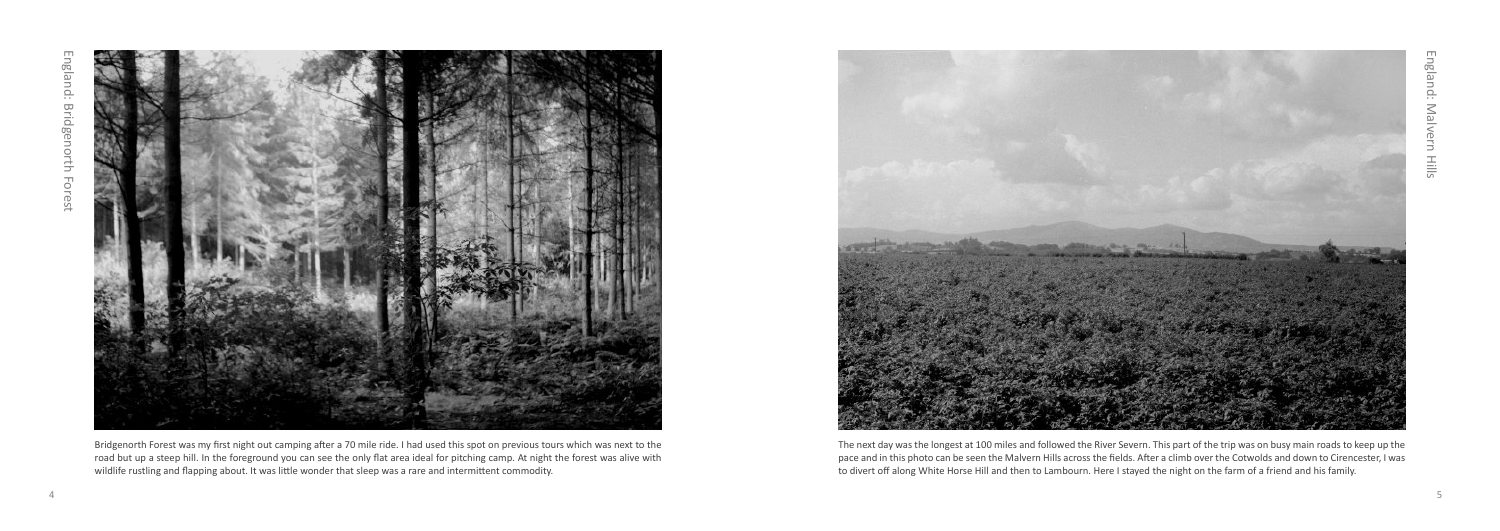

After picking up the train in London and an eventful trip (the train caught fire outside Toulouse) I landed in Carcassone. I needed to wait a couple of days, for my bike to arrive, which was spent sightseeing this unique walled town. In those days it was not so developed and still retained its sense of history intact. You can see here also the extensive viticulture of the surrounding region.



Leaving Carcassone and traveling East the road skirts around a spur of the Pyrenees. Again, this was a very fast section of road, my progress aided by a strong wind. I spent the night in the Youth Hostel in Perpignan and then set off again along the road to the Spanish border.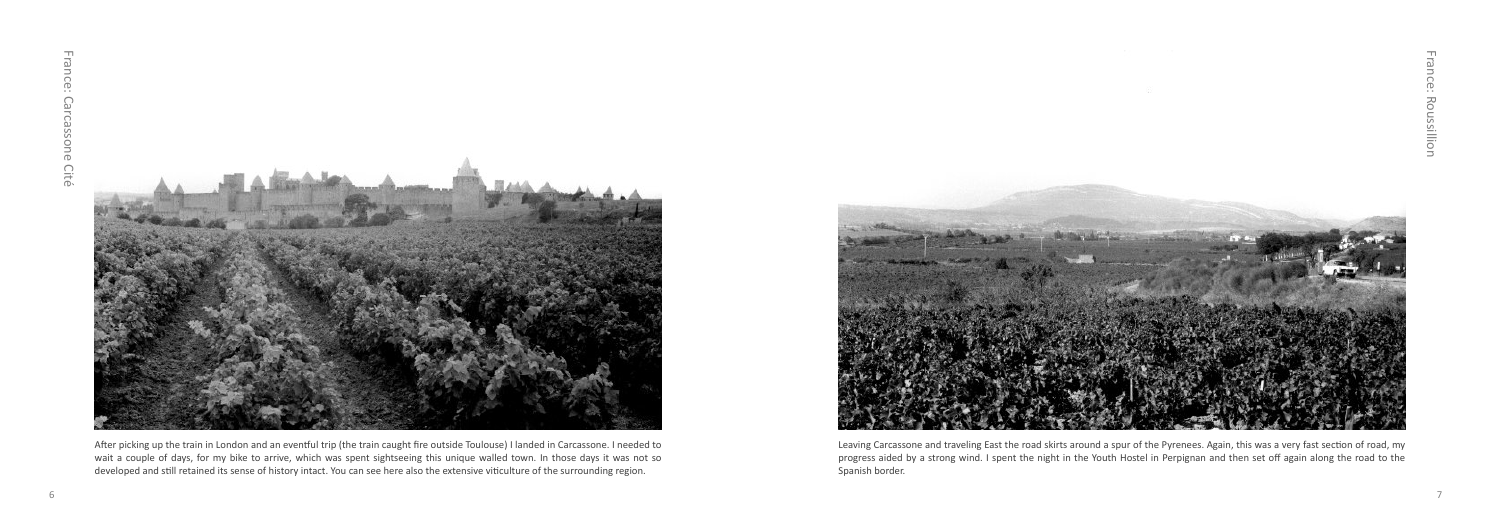

Along this flat section of road were several small towns, dotted on the horizon and silhouetted against the Pyrenean foothills. Again, vineyards were the most common form of agriculture. At some of the youth hostels there were competitions about who could buy the cheapest bottle of wine. As I recall the winner was 5p including a deposit bottle which you got 1p back for. Not bad wine either!



Eventually the road arrived at the Col over the Pyrenees spur. The road, in a series of sweeps, bypassed several gorges or defiles on its way to the top. On descending it passed through the rather unlovely border town of La Jonquera before arriving at Figueres on the plain.